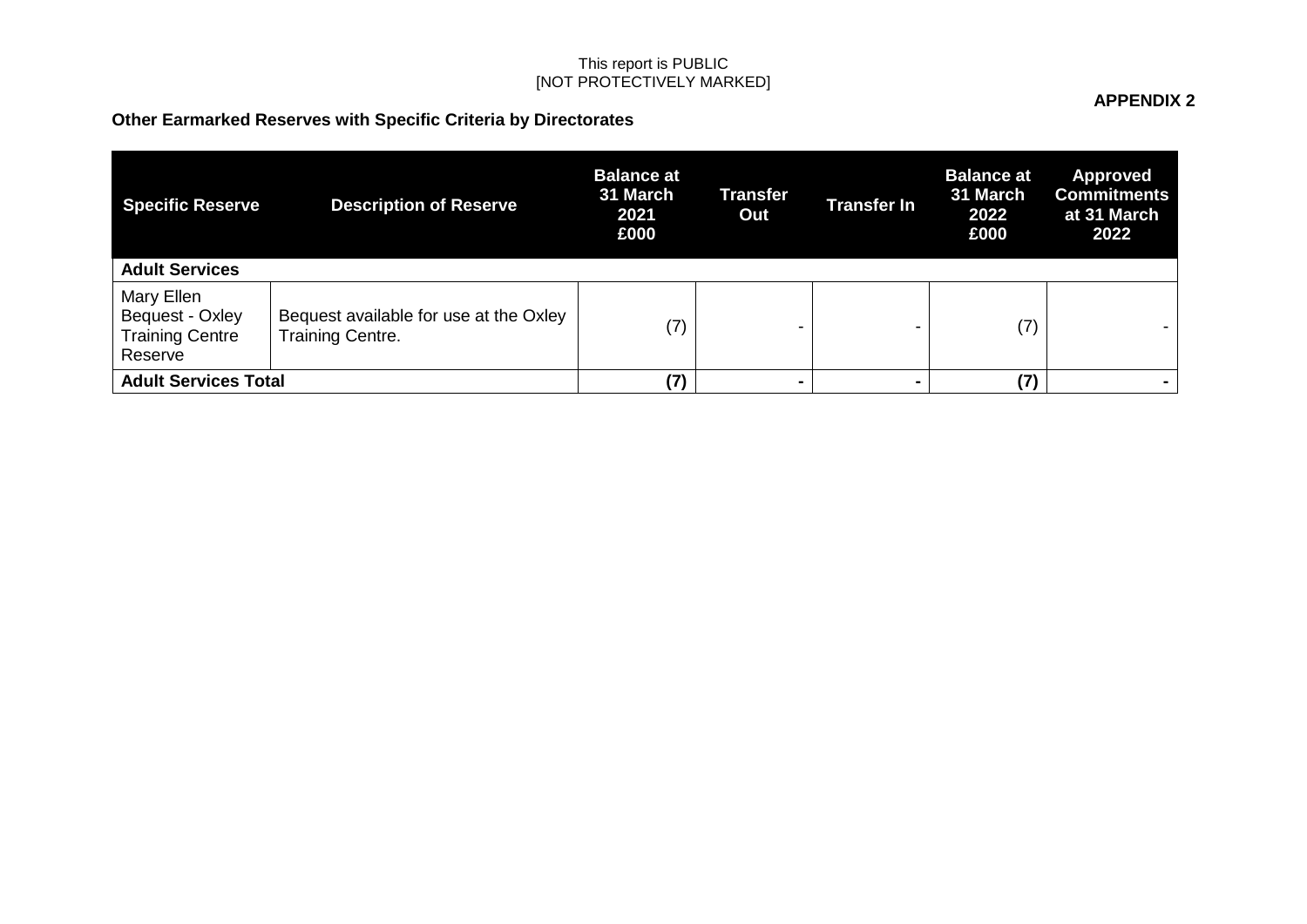# **Other Earmarked Reserves with Specific Criteria by Directorates**

| <b>Specific Reserve</b>                                | <b>Description of Reserve</b>                                                                                                                                                                                                                                | <b>Balance at</b><br>31 March<br>2021<br>£000 | Transfer<br>Out | <b>Transfer In</b> | <b>Balance at</b><br>31 March<br>2022<br>£000 | <b>Approved</b><br><b>Commitments</b><br>at 31 March<br>2022 |
|--------------------------------------------------------|--------------------------------------------------------------------------------------------------------------------------------------------------------------------------------------------------------------------------------------------------------------|-----------------------------------------------|-----------------|--------------------|-----------------------------------------------|--------------------------------------------------------------|
| <b>Children's Services</b>                             |                                                                                                                                                                                                                                                              |                                               |                 |                    |                                               |                                                              |
| The Education<br>(Penalty Notices)<br>Regulations 2007 | This reserve is made up fines levied<br>to parents where their children are<br>taken out of school on holidays during<br>term time. The fund can only be<br>spent on issuing and enforcing<br>penalty notices, and prosecuting<br>recipients who do not pay. | (89)                                          |                 |                    | (89)                                          |                                                              |
| Regional Adoption<br>Agency (RAA)                      | As part of the funding agreement with<br>partner Authorities in the Regional<br>Adoption Agency it has been agreed<br>that an overspend up to 5% of the<br>approved budget will be held in a<br>reserve to be utilised in future years.                      | (179)                                         |                 | (264)              | (443)                                         |                                                              |
| PFI surplus<br>reserve                                 | A Reserve to allow in year PFI<br>contract efficiencies to be utilised to<br>meet future years expenditure.                                                                                                                                                  | (1, 332)                                      | 36              | (922)              | (2,218)                                       |                                                              |
| <b>Children's Services Total</b>                       |                                                                                                                                                                                                                                                              | (1,600)                                       | 36              | (1, 186)           | (2,750)                                       |                                                              |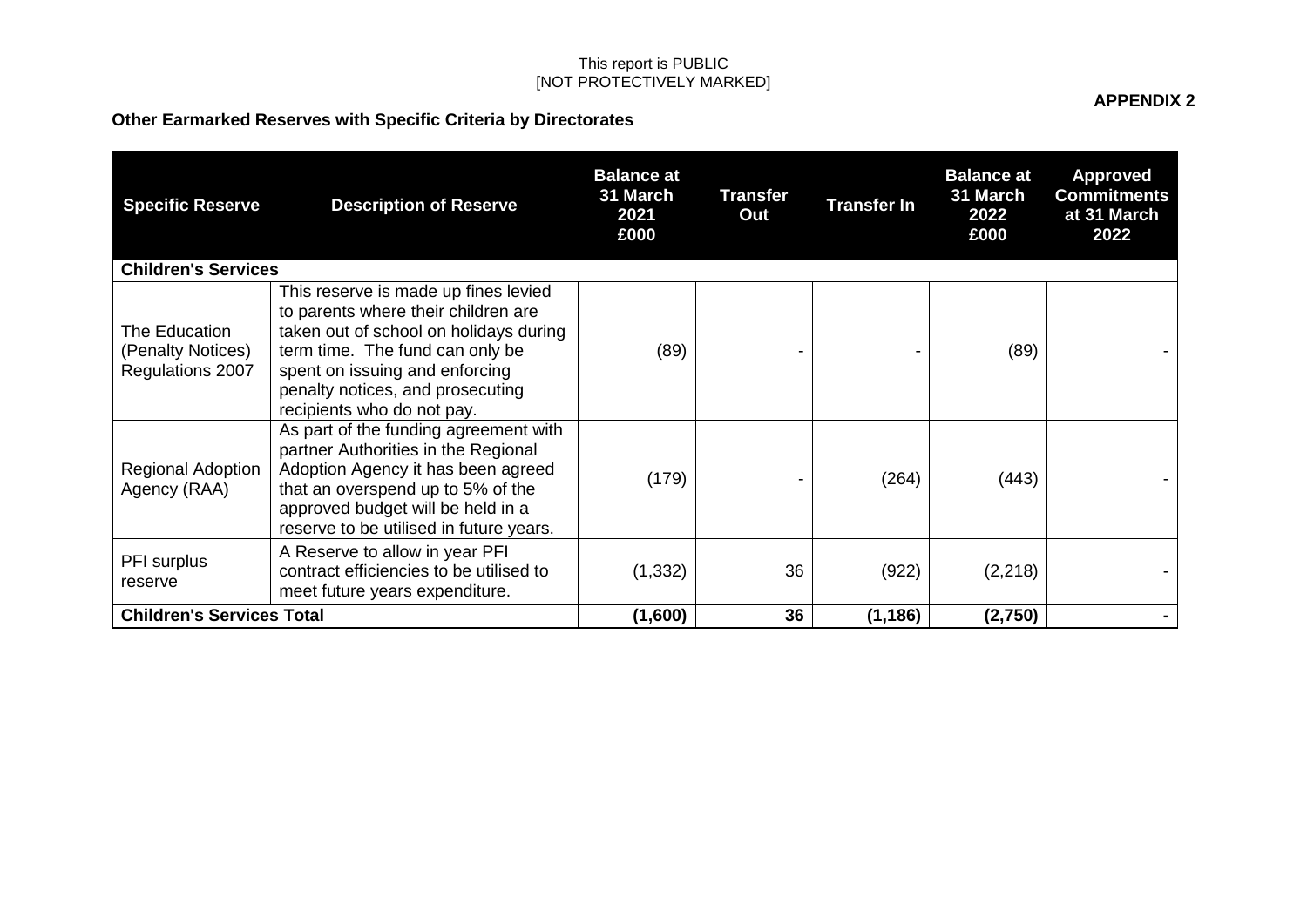# **Other Earmarked Reserves with Specific Criteria by Directorates**

| <b>Specific Reserve</b>                    | <b>Description of Reserve</b>                                                                                                             | <b>Balance at</b><br>31 March<br>2021<br>£000 | <b>Transfer</b><br>Out | <b>Transfer In</b>       | <b>Balance at</b><br>31 March<br>2022<br>£000 | <b>Approved</b><br><b>Commitments</b><br>at 31 March<br>2022 |
|--------------------------------------------|-------------------------------------------------------------------------------------------------------------------------------------------|-----------------------------------------------|------------------------|--------------------------|-----------------------------------------------|--------------------------------------------------------------|
| <b>City Assets</b>                         |                                                                                                                                           |                                               |                        |                          |                                               |                                                              |
| Victoria Square<br>Sinking Fund<br>Reserve | Contributions made by tenants and<br>set aside by the Council to meet<br>future maintenance costs at Victoria<br>Square commercial units. | (24)                                          |                        | (3)                      | (27)                                          |                                                              |
| <b>Magistrates Court</b><br>Reserve        | Sinking fund to meet non recoverable<br>refurbishment costs for buildings<br>occupied by Magistrates Courts' staff.                       | (34)                                          |                        | $\overline{\phantom{0}}$ | (34)                                          |                                                              |
| <b>City Assets Total</b>                   |                                                                                                                                           | (58)                                          | $\blacksquare$         | (3)                      | (61)                                          |                                                              |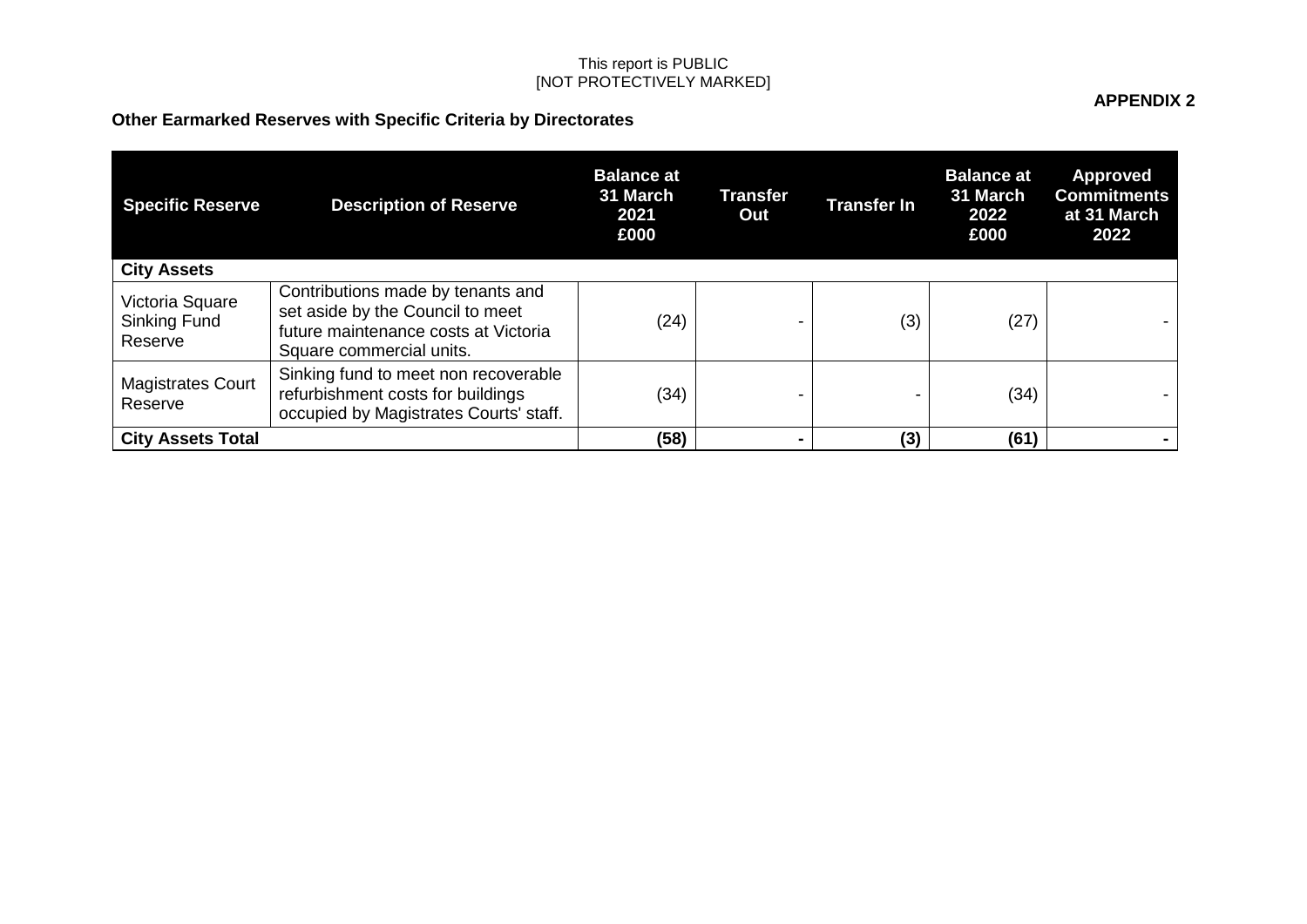# **Other Earmarked Reserves with Specific Criteria by Directorates**

| <b>Specific Reserve</b>                 | <b>Description of Reserve</b>                                                                                                                                                                                                                                                                                 | <b>Balance at</b><br>31 March<br>2021<br>£000 | <b>Transfer</b><br>Out | <b>Transfer In</b> | <b>Balance at</b><br>31 March<br>2022<br>£000 | <b>Approved</b><br><b>Commitments</b><br>at 31 March<br>2022 |
|-----------------------------------------|---------------------------------------------------------------------------------------------------------------------------------------------------------------------------------------------------------------------------------------------------------------------------------------------------------------|-----------------------------------------------|------------------------|--------------------|-----------------------------------------------|--------------------------------------------------------------|
| <b>City Housing and Environment</b>     |                                                                                                                                                                                                                                                                                                               |                                               |                        |                    |                                               |                                                              |
| <b>Markets Reserve</b>                  | To fund periodic repairs and<br>maintenance at the wholesale market<br>including, for example, internal and<br>external redecoration. The Reserve<br>has been established from market<br>trader contributions (part of annual<br>service charges).                                                            | (92)                                          |                        |                    | (92)                                          |                                                              |
| <b>Licensing Reserve</b>                | The Licensing service is not permitted<br>to make a surplus over a three-year<br>period. Against this background the<br>Reserve is used to minimise<br>variations in fees imposed as costs<br>and license volumes fluctuate<br>between years.                                                                 | (1,759)                                       |                        | (289)              | (2,048)                                       |                                                              |
| <b>Wholesale Market</b><br>Sinking Fund | Established to fund specific major<br>replacement and refurbishment<br>projects at the wholesale market<br>including, for example, plant and<br>equipment replacement or a roof<br>replacement. This Reserve has been<br>established from market trader<br>contributions (part of annual service<br>charges). | (29)                                          | 8                      |                    | (21)                                          |                                                              |
| Highway<br>Management<br>Reserve        | Reinvestment of funds secured<br>through Bus Lane enforcement into<br>Highway improvement.                                                                                                                                                                                                                    | (931)                                         |                        | (56)               | (987)                                         | 620                                                          |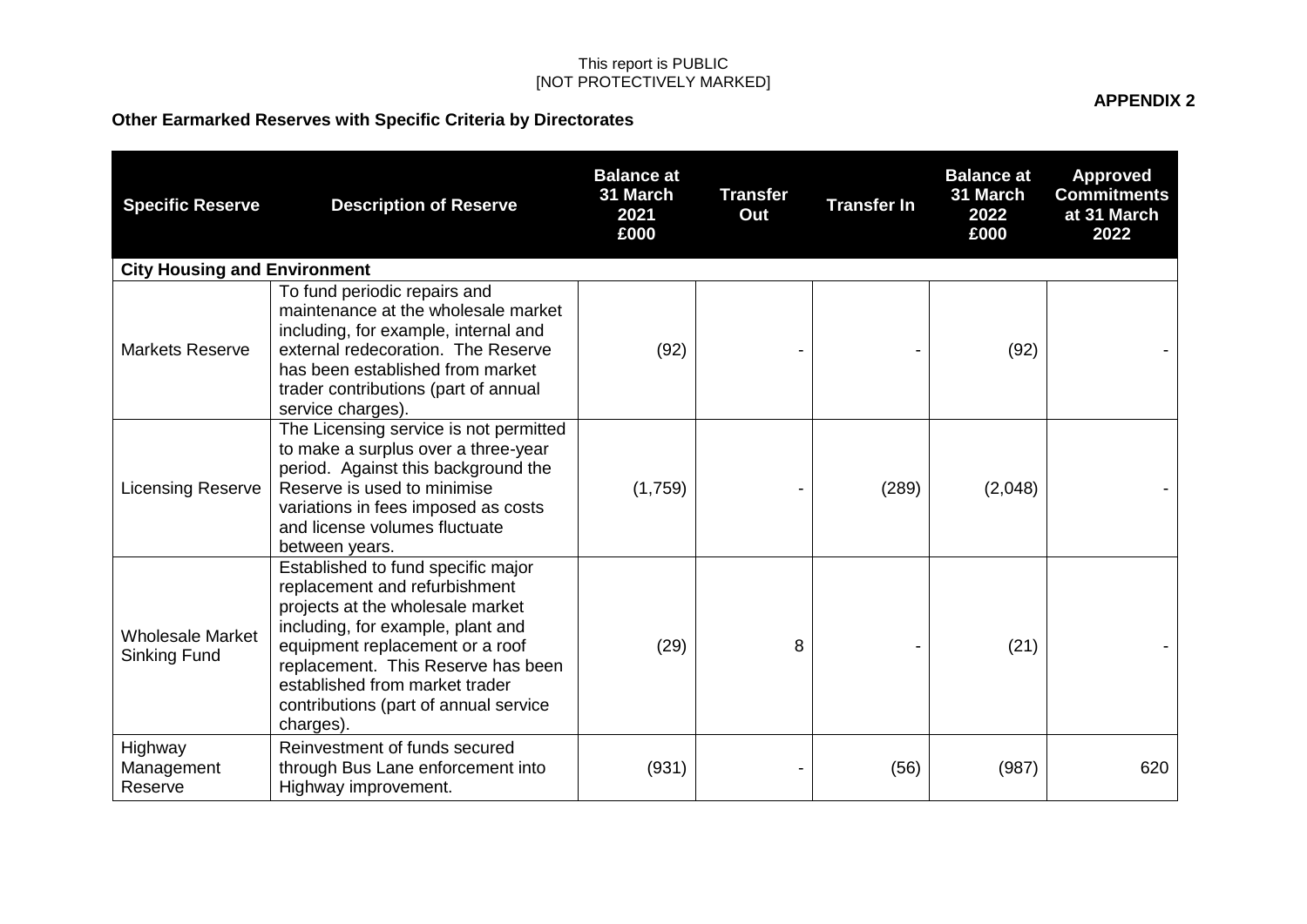### **Other Earmarked Reserves with Specific Criteria by Directorates**

**Specific Reserve Description of Reserve Balance at 31 March 2021 £000 Transfer Out Transfer In Balance at 31 March 2022 £000 Approved Commitments at 31 March 2022 City Housing and Environment** Private Sector Housing - Civil **Penalties** This reserve is made up of fines levied on private sector landlords under the Housing Planning Act 2016. As an alternative to prosecution landlords can be fined for breaches of the act for example breaches of an improvement notice or overcrowding in a property. Fines can be upto £30,000 and are ringfenced to provision of the service. (204) | 34 | - (170) | -Private Sector Housing - Licencing Fees Licencing fees are levied on all private sector properties that offer multiple occupancy. Each property is charged a set fee at the point of registration. Properties are then assessed against pre defined criteria and are awarded a star rating. Depending upon the star rating awarded an amount of the licence fee is refunded up to a total of the original fee. This reserve is required in order to fund these refunds in future years. (88) 28 - (60) - **City Housing and Environment Total (3,103) 70 (345) (3,378) 620**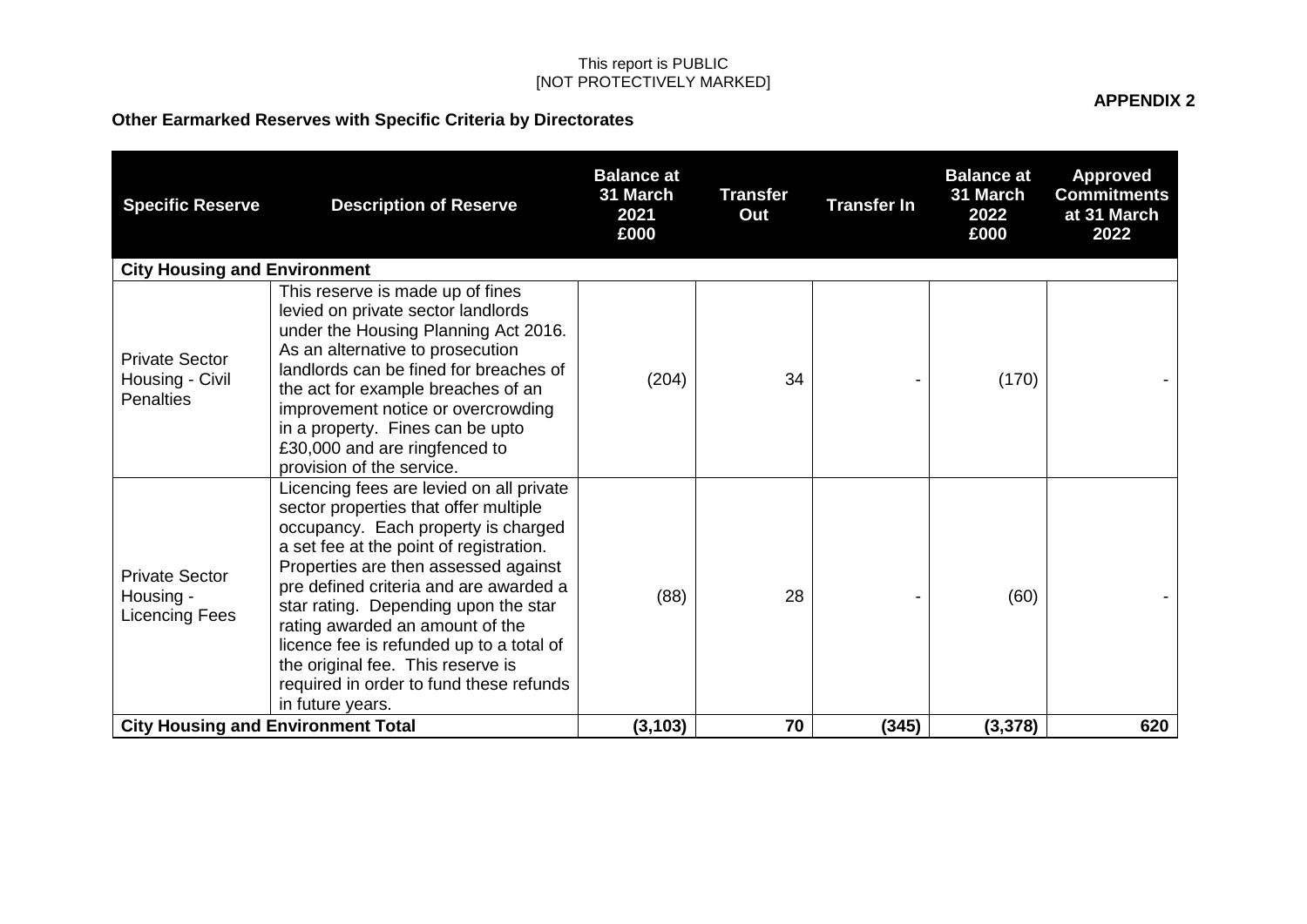# **Other Earmarked Reserves with Specific Criteria by Directorates**

| <b>Specific Reserve</b> | <b>Description of Reserve</b>                                                                                                                                                                                                                                   | <b>Balance at</b><br>31 March<br>2021<br>£000 | Transfer<br>Out | <b>Transfer In</b> | <b>Balance at</b><br>31 March<br>2022<br>£000 | <b>Approved</b><br><b>Commitments</b><br>at 31 March<br>2022 |
|-------------------------|-----------------------------------------------------------------------------------------------------------------------------------------------------------------------------------------------------------------------------------------------------------------|-----------------------------------------------|-----------------|--------------------|-----------------------------------------------|--------------------------------------------------------------|
| <b>Finance</b>          |                                                                                                                                                                                                                                                                 |                                               |                 |                    |                                               |                                                              |
| Insurance<br>Reserve    | The Reserve is for unexpected<br>insurance claim events that cannot be<br>covered by Insurance Fund budgets.<br>Insurance claims costs vary year to<br>year and a contribution may be made<br>to or from the Reserve dependent on<br>the Fund outturn position. | (2,699)                                       |                 | (364)              | (3,063)                                       |                                                              |
| <b>Finance Total</b>    |                                                                                                                                                                                                                                                                 | (2,699)                                       |                 | (364)              | (3,063)                                       |                                                              |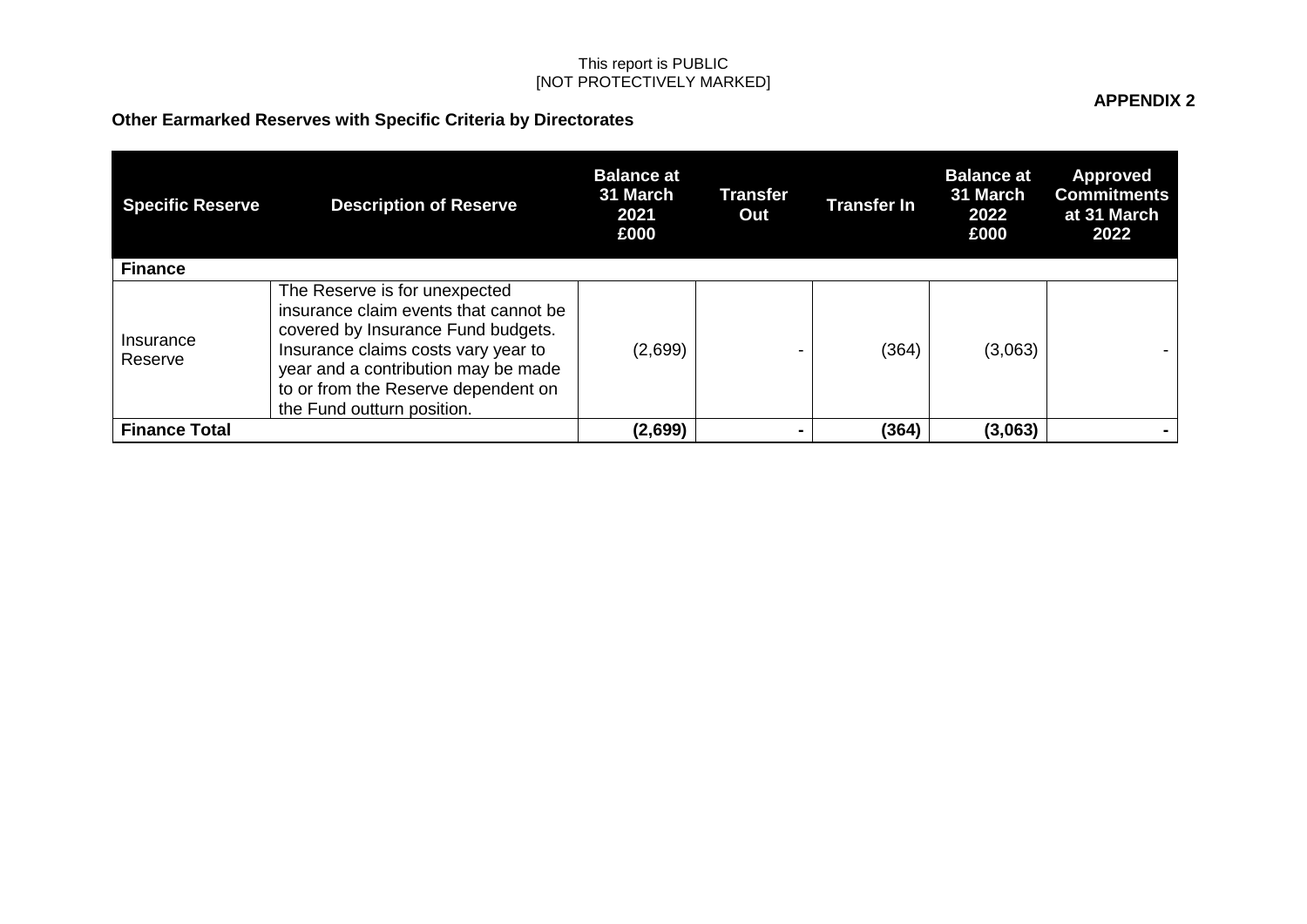# **Other Earmarked Reserves with Specific Criteria by Directorates**

| <b>Specific Reserve</b>                  | <b>Description of Reserve</b>                                                                                                                                                                                            | <b>Balance at</b><br>31 March<br>2021<br>£000 | <b>Transfer</b><br>Out | <b>Transfer In</b> | <b>Balance at</b><br>31 March<br>2022<br>£000 | <b>Approved</b><br><b>Commitments</b><br>at 31 March<br>2022 |  |
|------------------------------------------|--------------------------------------------------------------------------------------------------------------------------------------------------------------------------------------------------------------------------|-----------------------------------------------|------------------------|--------------------|-----------------------------------------------|--------------------------------------------------------------|--|
| <b>Public Health and Wellbeing</b>       |                                                                                                                                                                                                                          |                                               |                        |                    |                                               |                                                              |  |
| <b>Public Health</b>                     | This reserve has been established<br>from ring fenced Public Health grant<br>and is to fund one-off public health<br>initiatives.                                                                                        | (4, 111)                                      |                        | (3,824)            | (7,935)                                       |                                                              |  |
| <b>Mediation Service</b>                 | To provide a Mediation Service which<br>is self-funded through annual<br>contributions, mainly from<br><b>Wolverhampton Homes and Cannock</b><br><b>Chase District Council.</b>                                          | (1)                                           |                        |                    | (1)                                           |                                                              |  |
| <b>Community Safety</b>                  | To assist the Safer Wolverhampton<br>Partnership to deliver the Community<br>Safety and Harm Reduction Strategy<br>and its annual Delivery Plan, as<br>authorised by the Office of the Police<br>and Crime Commissioner. | (22)                                          |                        |                    | (22)                                          |                                                              |  |
| <b>Public Health and Wellbeing Total</b> |                                                                                                                                                                                                                          | (4, 134)                                      |                        | (3,824)            | (7, 958)                                      |                                                              |  |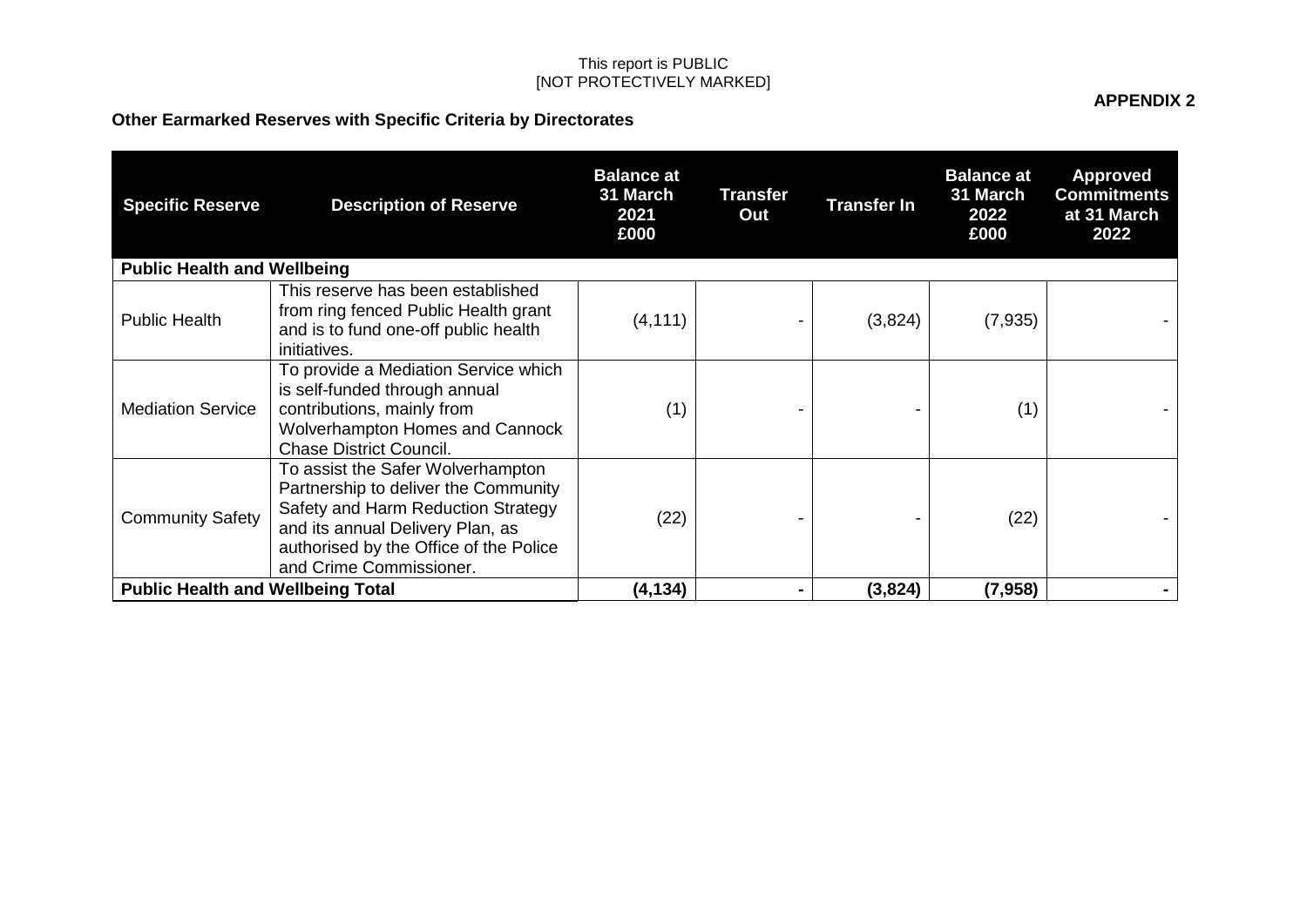# **Other Earmarked Reserves with Specific Criteria by Directorates**

| <b>Specific Reserve</b>                            | <b>Description of Reserve</b>                                                                                 | <b>Balance at</b><br>31 March<br>2021<br>£000 | Transfer<br>Out | Transfer In    | <b>Balance at</b><br>31 March<br>2022<br>£000 | <b>Approved</b><br><b>Commitments</b><br>at 31 March<br>2022 |
|----------------------------------------------------|---------------------------------------------------------------------------------------------------------------|-----------------------------------------------|-----------------|----------------|-----------------------------------------------|--------------------------------------------------------------|
| Regeneration                                       |                                                                                                               |                                               |                 |                |                                               |                                                              |
| <b>Building Control</b><br>Service<br>Improvements | Any surplus achieved on the Building<br>Control Service is required to be<br>reinvested back into the service | (199)                                         | 10              |                | (189)                                         |                                                              |
| <b>Regeneration Total</b>                          |                                                                                                               | (199)                                         | 10              | $\blacksquare$ | (189)                                         |                                                              |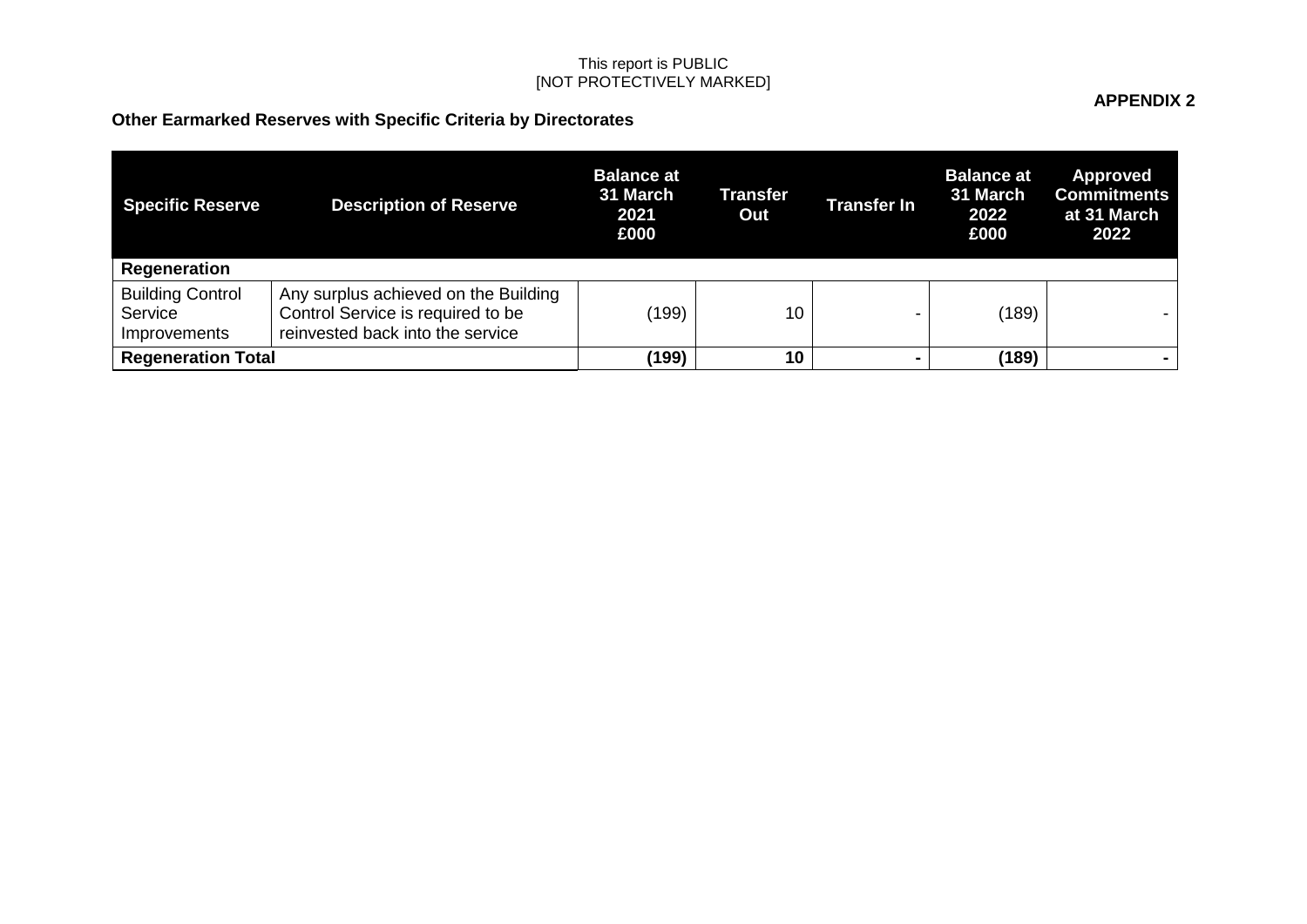# **Other Earmarked Reserves with Specific Criteria by Directorates**

| <b>Specific Reserve</b>                              | <b>Description of Reserve</b>                                                                                                                                                                                                                                          | <b>Balance at</b><br>31 March<br>2021<br>£000 | <b>Transfer</b><br>Out | <b>Transfer In</b> | <b>Balance at</b><br>31 March<br>2022<br>£000 | <b>Approved</b><br><b>Commitments</b><br>at 31 March<br>2022 |
|------------------------------------------------------|------------------------------------------------------------------------------------------------------------------------------------------------------------------------------------------------------------------------------------------------------------------------|-----------------------------------------------|------------------------|--------------------|-----------------------------------------------|--------------------------------------------------------------|
| Corporate                                            |                                                                                                                                                                                                                                                                        |                                               |                        |                    |                                               |                                                              |
| Funds and<br><b>Bequests Reserve</b>                 | Trust funds administered by the<br>authority with specific criteria for<br>allocation.                                                                                                                                                                                 | (8)                                           |                        |                    | (8)                                           |                                                              |
| <b>Revenue Grants</b><br>Unapplied (IFRS)<br>Reserve | Established in accordance with the<br>principles of IFRS in relation to the<br>recognition of grants and contributions<br>in the council's accounts. Approvals<br>for the use of actual grants are made<br>during the year according to the<br>Council's constitution. | (17, 118)                                     | 11,103                 |                    | (6,015)                                       |                                                              |
| Art Fund                                             | Funds administered to support<br>revenue expenditure against criteria<br>defined by the bequest.                                                                                                                                                                       | (33)                                          |                        |                    | (33)                                          |                                                              |
| Mayors Award                                         | Trust funds administered by the<br>authority with specific criteria for<br>allocation.                                                                                                                                                                                 | (2)                                           |                        |                    | (2)                                           |                                                              |
| <b>Grand Theatre</b><br>Loop                         | Trust funds administered by the<br>authority with specific criteria for<br>allocation. The balance is showing as<br>nil due to rounding to the nearest<br>£000.                                                                                                        |                                               |                        |                    |                                               |                                                              |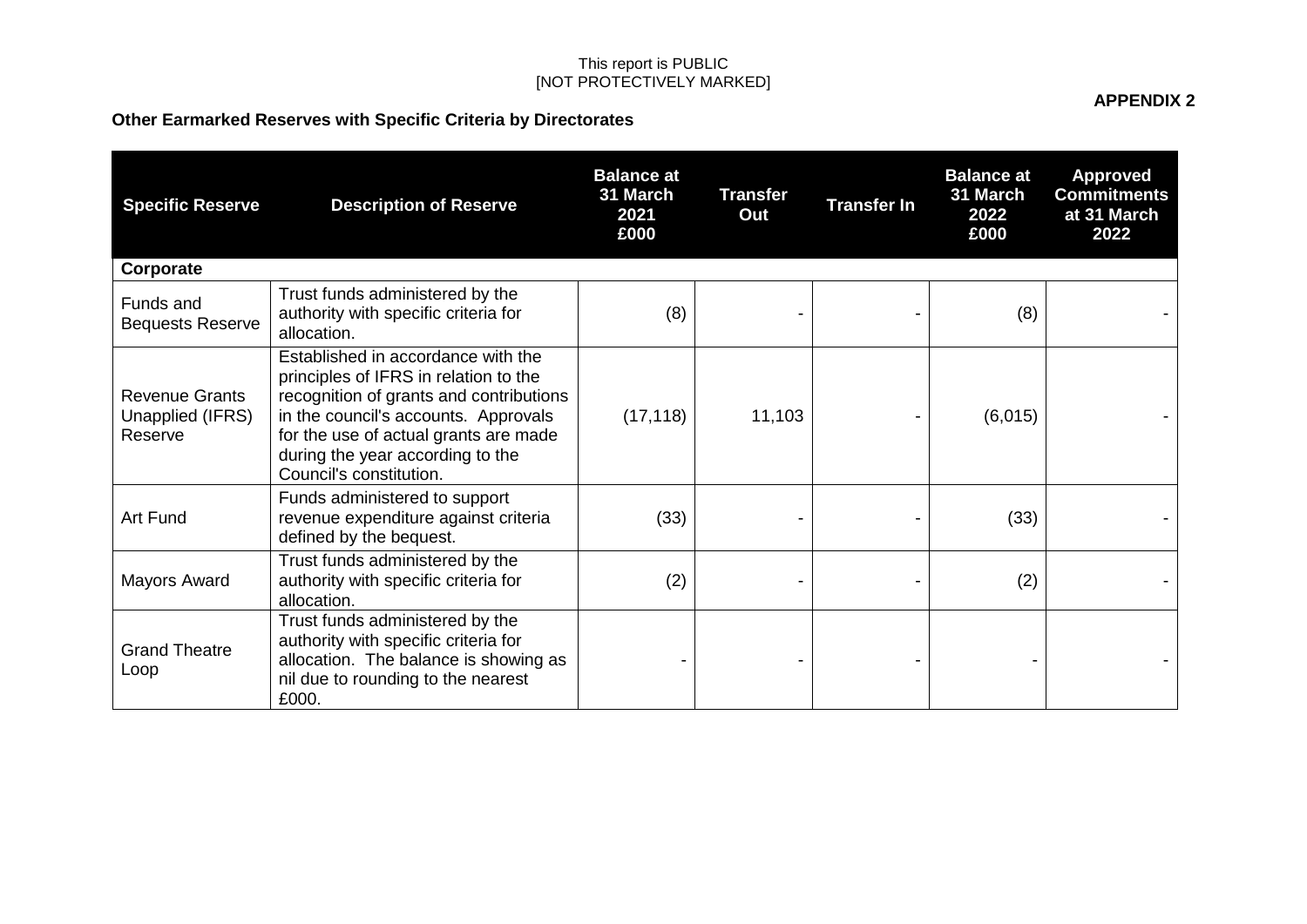### **Other Earmarked Reserves with Specific Criteria by Directorates**

**Specific Reserve Description of Reserve Balance at 31 March 2021 £000 Transfer Out Transfer In Balance at 31 March 2022 £000 Approved Commitments at 31 March 2022 Corporate** Collection Fund business rates section 31 Covid-19 relief reserve This reserve has been established to hold the funds provided via a section 31 grant to the Council for the cost of Covid-19 business rates reliefs. Due to Collection Fund accounting treatment, the deficit on the Collection Fund in 2020-2021, to be offset in part by this funding, will not be realised until 2021-2022.  $(30,619)$  30,354 (5,380) (5,645) 5,645 Covid Collection Fund tax income guarantee scheme reserve In the Spending Review 2020, the Government announced funding to compensate 75% irrecoverable losses from council tax and business rates revenues in 2020-2021, that would otherwise need to be funded through local authority budgets in 2021-2022 and later years. The reserve has been established to hold the funds. Due to Collection Fund accounting treatment, the deficit on the Collection Fund in 2020-2021, to be offset in part by this funding, will not be realised until 2021- 2022 and later years.  $(4.683)$   $(2.233)$   $(11.924)$   $(14.374)$  14.374 **Corporate Total (52,463) 43,690 (17,304) (26,077) 20,019**